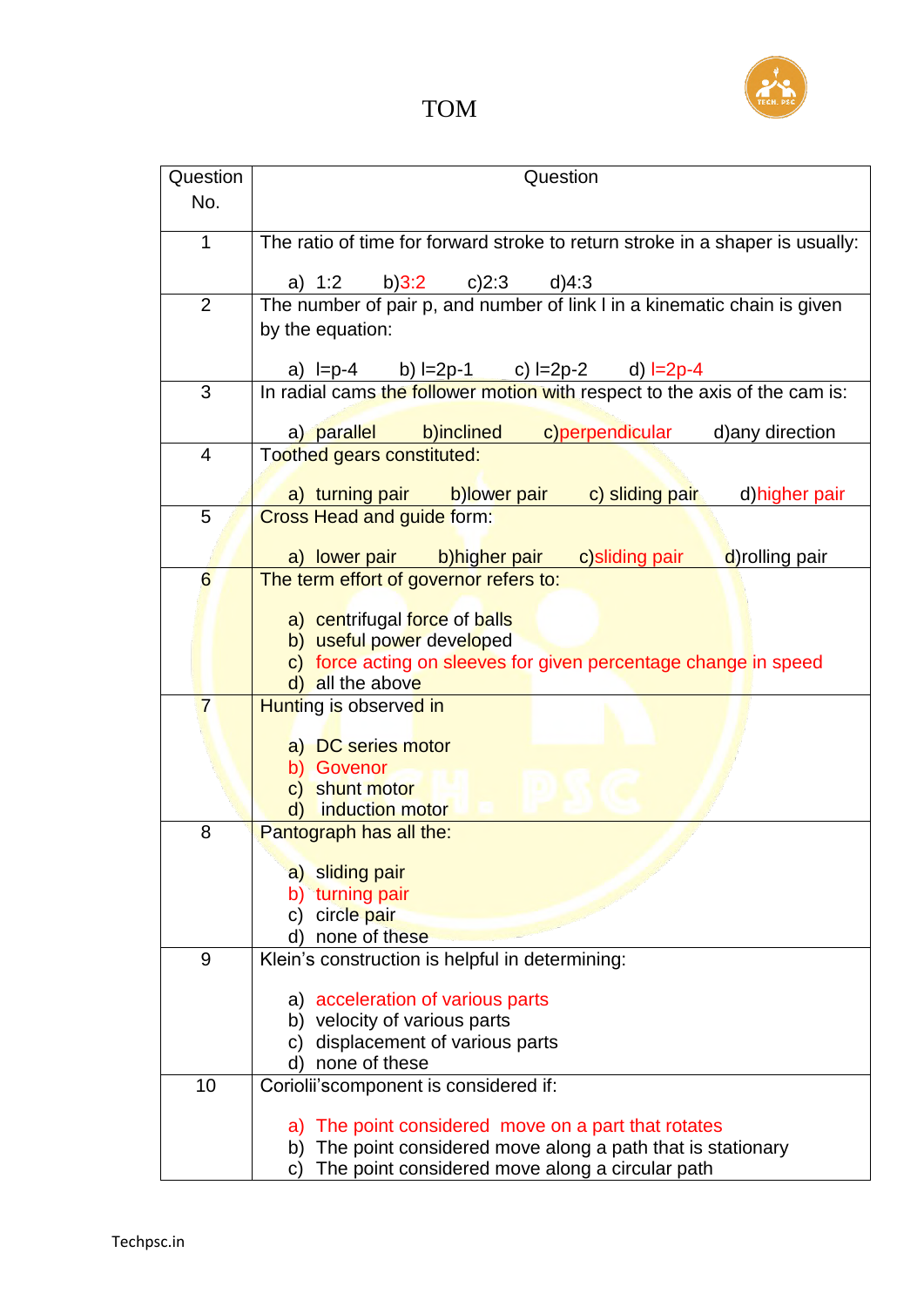

## TOM

|    | d) The point considered moves in any curvilinear path                             |
|----|-----------------------------------------------------------------------------------|
| 11 | Joint two elements that permits relative motion which is completely               |
|    | constrained or successfully constrained is called:                                |
|    |                                                                                   |
|    | a) mechanism                                                                      |
|    | b) machine<br>c) structure                                                        |
|    | d) kinematics pair                                                                |
| 12 | The two rotor connected by a shaft when subjected to torsional vibration          |
|    | we have: a)2 node<br>b)3node<br>c) one note<br>d)no node                          |
|    |                                                                                   |
| 13 | The height of Watt governor is proportional to:                                   |
|    | a) N(speed in rpm) b)N <sup>2</sup> c)1/N <sup>2</sup> d)1/N                      |
| 14 | Which of the following is an example of spherical pair?                           |
|    | a) Ball and socket joint                                                          |
|    | b) Bolts and nuts                                                                 |
|    | c) Ball bearing and roller bearing                                                |
|    | d) None of the above                                                              |
| 15 | Whitworth quick return mechanism is obtained by inversion of:                     |
|    | a) Slider crank mechanism<br>b) Kinematics chain                                  |
|    | c) 5 link mechanism                                                               |
|    | d) Roller cam mechanism                                                           |
| 16 | A lead screw of a light with nut forms a------- pair:                             |
|    | a) Turning                                                                        |
|    | <b>Screw</b><br>b)                                                                |
|    | c) Rolling                                                                        |
| 17 | d) Sliding<br>Kinematics chain is known as mechanism when----- of links is fixed: |
|    | a) One                                                                            |
|    | b) Two                                                                            |
|    | c) Both a and b                                                                   |
|    | d) None of the above                                                              |
| 18 | V belt are usually used for-------- drivers                                       |
|    | a) Short<br>b) Long                                                               |
|    | c) Both short and long                                                            |
|    | d) None                                                                           |
|    |                                                                                   |
| 19 | A simple mechanism has:                                                           |
|    | a) Onelink                                                                        |
|    | b) $2$ link                                                                       |
|    | c) 3link<br><b>Four link</b>                                                      |
| 20 | In pure rolling motion:                                                           |
|    | a) Only liner point contact                                                       |